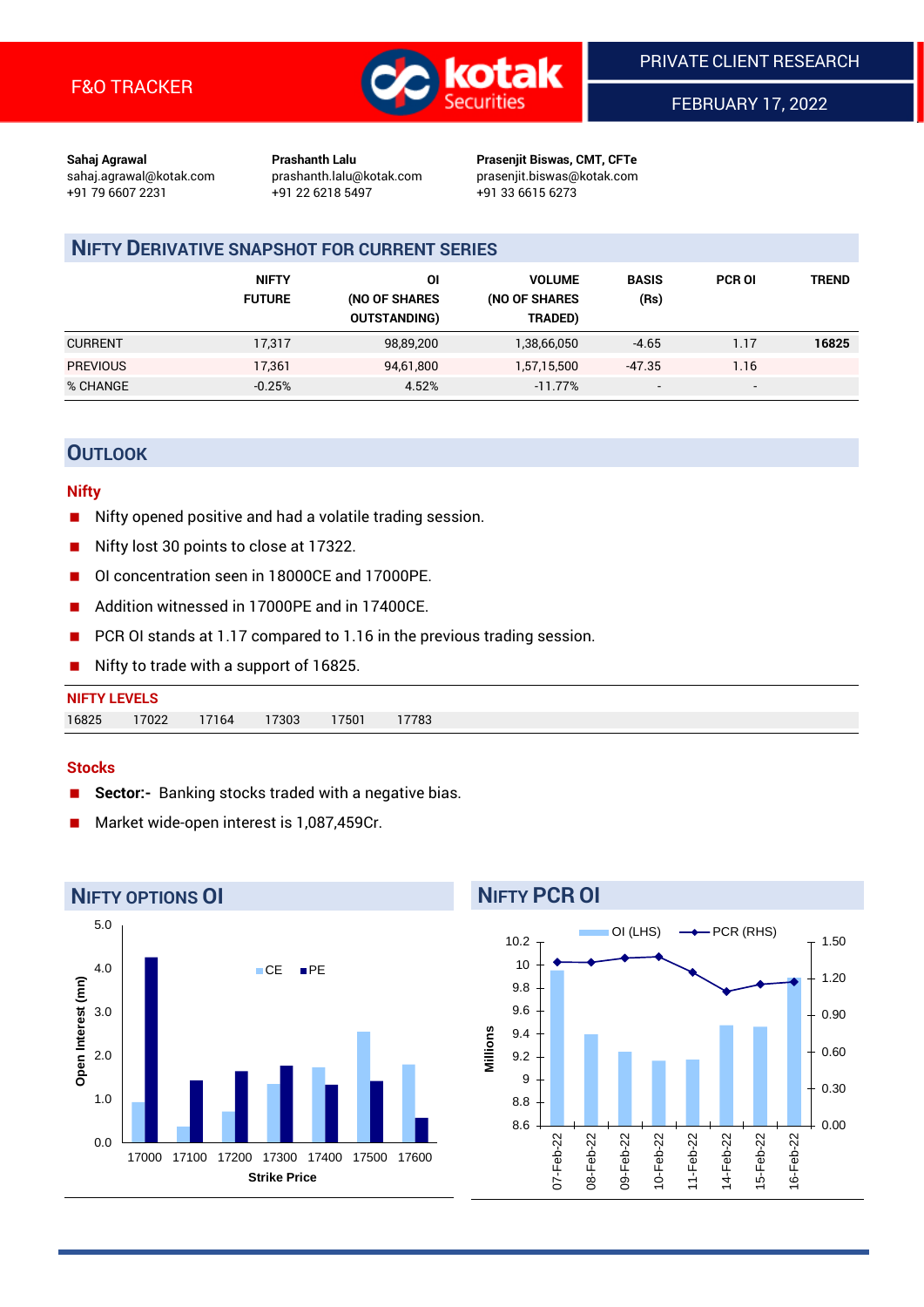# **FUTURE STATISTICS**

## **OI INCREASE**

| <b>SYMBOL</b>     | ΟI    | ΟI          | <b>PRICE CHG</b> |
|-------------------|-------|-------------|------------------|
|                   | (%)   | (SHARES)    | (%)              |
| ABB               | 32.5% | 4,64,000    | $-0.6%$          |
| <b>ATUL</b>       | 25.7% | 1,38,900    | $-3.0%$          |
| <b>MANAPPURAM</b> | 16.0% | 3,09,78,000 | $-1.3%$          |
| <b>BALKRISIND</b> | 13.2% | 13,99,000   | $-5.8%$          |
| <b>FSL</b>        | 11.9% | 1,56,26,000 | $-4.4%$          |
| <b>POLYCAB</b>    | 9.5%  | 8,32,200    | $-0.4%$          |
| <b>METROPOLIS</b> | 8.1%  | 11,20,400   | 0.9%             |
| <b>JKCEMENT</b>   | 6.6%  | 2,89,275    | $-2.2%$          |
| <b>HINDPETRO</b>  | 6.6%  | 1,49,44,500 | 3.1%             |
| <b>ASTRAL</b>     | 6.5%  | 11.61.050   | $-1.8%$          |

| <b>OI DECREASE</b> |          |             |                  |
|--------------------|----------|-------------|------------------|
| <b>SYMBOL</b>      | ΟI       | ΟI          | <b>PRICE CHG</b> |
|                    | (%)      | (SHARES)    | $(\%)$           |
| CROMPTON           | $-10.9%$ | 34,21,000   | 4.9%             |
| <b>ABBOTINDIA</b>  | $-7.9%$  | 66.575      | 3.2%             |
| <b>GNFC</b>        | $-7.4%$  | 29,36,700   | $-0.6%$          |
| <b>INTELLECT</b>   | $-6.2%$  | 4,76,250    | 1.6%             |
| ONGC               | $-5.1%$  | 3,91,23,700 | 2.7%             |
| <b>DIVISLAB</b>    | $-4.6%$  | 26,29,000   | 3.2%             |
| <b>DELTACORP</b>   | $-4.2%$  | 1,46,39,500 | $-1.4%$          |
| IOC.               | $-4.1%$  | 3,85,06,000 | 2.3%             |
| GSPL               | $-4.0%$  | 13,78,700   | $-0.8%$          |
| <b>IRCTC</b>       | $-4.0%$  | 1,09,94,375 | 0.5%             |

# **CASH STATISTICS**

| <b>TOP VOLUMES</b> |                      |              |              |
|--------------------|----------------------|--------------|--------------|
| <b>SYMBOL</b>      | <b>TRADED SHARES</b> | <b>VALUE</b> | <b>CLOSE</b> |
|                    | (QTY)                | (IN LAKHS)   |              |
| <b>HDFC</b>        | 80,05,225            | 1,89,964     | 2,364        |
| <b>ADANIPOWER</b>  | 13,76,78,036         | 1,77,947     | 127          |
| <b>TCS</b>         | 32,56,906            | 1,24,509     | 3,813        |
| <b>RELIANCE</b>    | 47,96,294            | 1,15,963     | 2,413        |
| <b>SBIN</b>        | 1,97,73,807          | 1,02,813     | 517          |
| <b>TATAMOTORS</b>  | 2,01,76,993          | 1,01,373     | 498          |
| <b>TATAPOWER</b>   | 3,51,44,286          | 82,303       | 231          |
| <b>ICICIBANK</b>   | 1,05,49,784          | 81,196       | 764          |
| <b>TATASTEEL</b>   | 66.09.214            | 79.251       | 1.192        |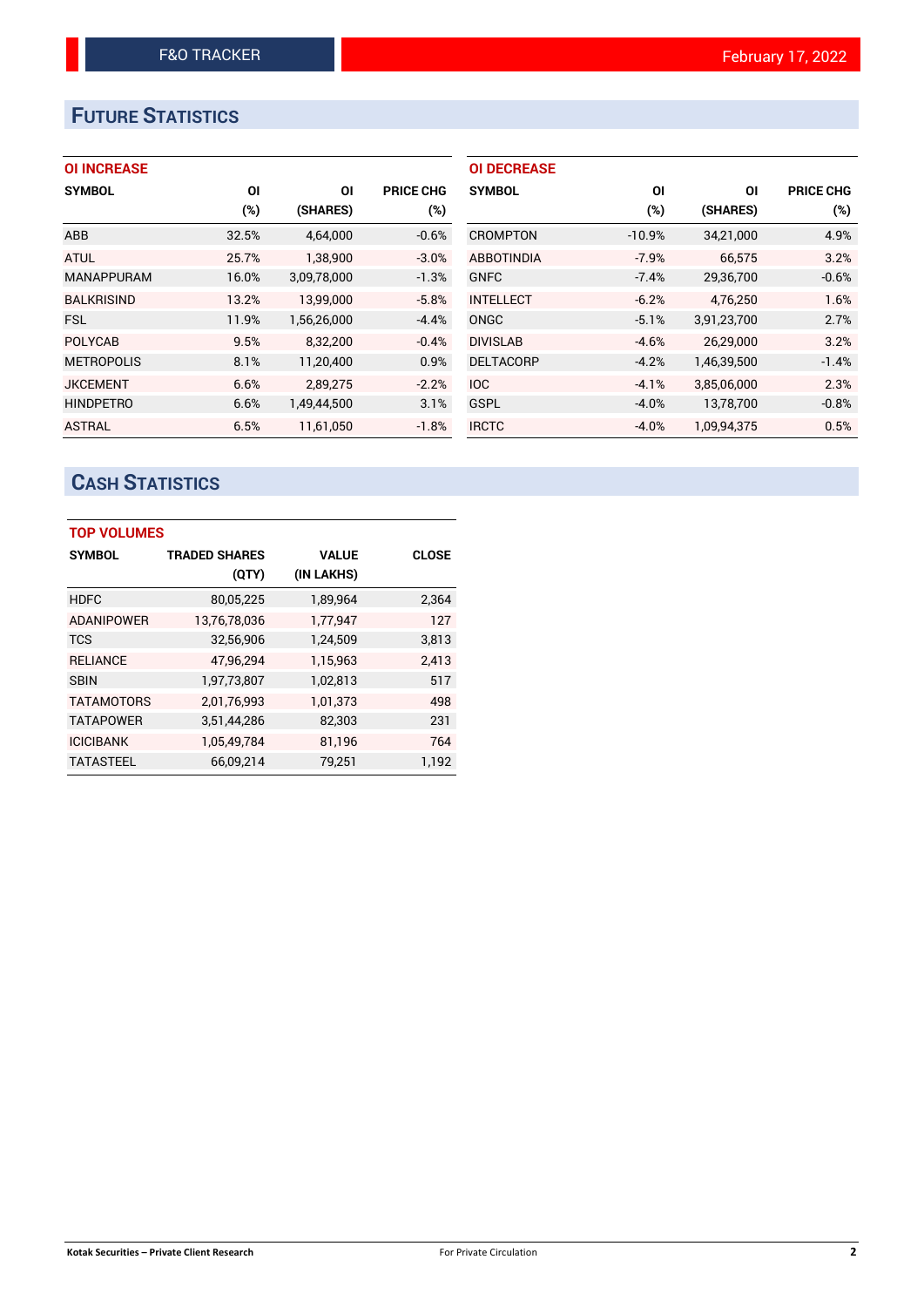# **OPTION STATISTICS**

## **SIGNIFICANT CALL OPEN INTEREST**

| <b>SYMBOL</b>     | <b>STRK</b>  | <b>OPTION</b> | <b>CLOSE</b> | <b>FUT</b>   | ΟI         |
|-------------------|--------------|---------------|--------------|--------------|------------|
|                   | <b>PRICE</b> | TYPE          | (RS)         | <b>CLOSE</b> | (SHARES)   |
| ONGC              | 175          | <b>CE</b>     | 0.9          | 167          | 334.48.800 |
| ONGC              | 180          | CF            | 0.6          | 167          | 206,36,000 |
| <b>NTPC</b>       | 140          | <b>CE</b>     | 0.3          | 134          | 214,43,400 |
| <b>NTPC</b>       | 135          | СE            | 1.0          | 134          | 178,46,700 |
| ONGC              | 170          | CE            | 2.3          | 167          | 154,84,700 |
| <b>HEROMOTOCO</b> | 2,800        | СE            | 27.2         | 2,727        | 8,42,400   |
| <b>COALINDIA</b>  | 170          | CE            | 0.8          | 159          | 99,54,000  |
| M&M               | 900          | CE            | 3.3          | 865          | 31,08,000  |
| <b>BPCL</b>       | 400          | CE            | 1.3          | 375          | 53,83,800  |
| <b>IOC</b>        | 125          | CE            | 1.0          | 122          | 78.52.000  |

| <b>SIGNIFICANT PUT OPEN INTEREST</b> |              |               |              |              |           |  |  |  |
|--------------------------------------|--------------|---------------|--------------|--------------|-----------|--|--|--|
| <b>SYMBOL</b>                        | <b>STRK</b>  | <b>OPTION</b> | <b>CLOSE</b> | FUT          | ΟI        |  |  |  |
|                                      | <b>PRICE</b> | TYPE          | (RS)         | <b>CLOSE</b> | (SHARES)  |  |  |  |
| <b>HINDALCO</b>                      | 500          | PF            | 1.2          | 529          | 30,16,450 |  |  |  |
| BANKBARODA                           | 100          | PF            | 1.0          | 107          | 94,88,700 |  |  |  |
| <b>NTPC</b>                          | 135          | PF            | 24           | 134          | 29,92,500 |  |  |  |
| HINDAI CO                            | 510          | PF            | 2.1          | 529          | 21,58,600 |  |  |  |
| <b>BPCL</b>                          | 370          | PF            | 4.0          | 375          | 15,73,200 |  |  |  |
| <b>HINDALCO</b>                      | 520          | PF            | 4.4          | 529          | 20,08,100 |  |  |  |
| <b>TATAMOTORS</b>                    | 500          | PF            | 12.2         | 499          | 44,68,800 |  |  |  |
| <b>TCS</b>                           | 3,800        | <b>PE</b>     | 54.6         | 3.811        | 6,98,700  |  |  |  |
| <b>SBIN</b>                          | 500          | PF            | 4.4          | 516          | 41,20,500 |  |  |  |
| <b>WIPRO</b>                         | 550          | PF            | 5.3          | 563          | 19.76.800 |  |  |  |

| SIGNIFICANT CALL OPEN INTEREST ADDITION |                             |                              |                           |        |              | <b>SIGNIFICANT PUT OPEN INTEREST A</b> |                             |                              |     |
|-----------------------------------------|-----------------------------|------------------------------|---------------------------|--------|--------------|----------------------------------------|-----------------------------|------------------------------|-----|
| <b>SYMBOL</b>                           | <b>STRK</b><br><b>PRICE</b> | <b>OPTION</b><br><b>TYPE</b> | <b>OPEN</b><br><b>INT</b> | OI CHG | <b>CLOSE</b> | <b>SYMBOL</b>                          | <b>STRK</b><br><b>PRICE</b> | <b>OPTION</b><br><b>TYPE</b> |     |
|                                         |                             |                              |                           | (%)    | (Rs)         |                                        |                             |                              |     |
| APOLLOTYRE                              | 215                         | <b>CE</b>                    | 8,95,000                  | 289%   | 4.8          | <b>PFC</b>                             | 111                         | <b>PE</b>                    | 2,1 |
| <b>POWERGRID</b>                        | 197                         | <b>CE</b>                    | 6.50.626                  | 249%   | 3.3          | <b>MANAPPURAM</b>                      | 107                         | <b>PE</b>                    | 1,0 |
| PNB                                     | 39                          | <b>CE</b>                    | 50,08,000                 | 233%   | 0.8          | <b>IOC</b>                             | 121                         | <b>PE</b>                    | 5,5 |
| <b>HEROMOTOCO</b>                       | 2.840                       | <b>CE</b>                    | 2.26.200                  | 231%   | 19.1         | <b>POWERGRID</b>                       | 187                         | <b>PE</b>                    | 3,4 |
| <b>CANFINHOME</b>                       | 640                         | <b>CE</b>                    | 3,55,875                  | 217%   | 8.7          | <b>HAVELLS</b>                         | 1,180                       | <b>PE</b>                    | 1,2 |
| <b>FSL</b>                              | 135                         | <b>CE</b>                    | 2,28,800                  | 214%   | 3.2          | <b>HDFC</b>                            | 2,380                       | <b>PE</b>                    | 1,1 |
| <b>HINDCOPPER</b>                       | 132                         | <b>CE</b>                    | 1,97,800                  | 207%   | 2.6          | <b>PFC</b>                             | 122                         | <b>PE</b>                    | 1,3 |
| <b>MANAPPURAM</b>                       | 127                         | <b>CE</b>                    | 4.44.000                  | 196%   | 3.8          | <b>DIVISLAB</b>                        | 4.300                       | <b>PE</b>                    | 1,2 |
| <b>GRANULES</b>                         | 315                         | <b>CE</b>                    | 1,61,200                  | 174%   | 4.2          | <b>HDFCBANK</b>                        | 1,520                       | <b>PE</b>                    | 8,3 |
| <b>FSL</b>                              | 137                         | <b>CE</b>                    | 1.11.800                  | 169%   | 2.5          | <b>GRASIM</b>                          | 1.700                       | <b>PE</b>                    | 1,3 |

| SIGNIFICANT PUT OPEN INTEREST ADDITION |              |               |             |        |              |  |  |  |  |
|----------------------------------------|--------------|---------------|-------------|--------|--------------|--|--|--|--|
| <b>SYMBOL</b>                          | <b>STRK</b>  | <b>OPTION</b> | <b>OPEN</b> | OI CHG | <b>CLOSE</b> |  |  |  |  |
|                                        | <b>PRICE</b> | <b>TYPE</b>   | INT         | $(\%)$ | (Rs)         |  |  |  |  |
| <b>PFC</b>                             | 111          | <b>PE</b>     | 2,17,000    | 1067%  | 0.2          |  |  |  |  |
| <b>MANAPPURAM</b>                      | 107          | <b>PE</b>     | 1,08,000    | 350%   | 0.5          |  |  |  |  |
| <b>IOC</b>                             | 121          | <b>PE</b>     | 5,52,500    | 227%   | 1.7          |  |  |  |  |
| <b>POWERGRID</b>                       | 187          | <b>PE</b>     | 3,41,312    | 220%   | 0.8          |  |  |  |  |
| <b>HAVELLS</b>                         | 1,180        | <b>PE</b>     | 1,28,000    | 220%   | 10.5         |  |  |  |  |
| <b>HDFC</b>                            | 2,380        | PE            | 1,14,900    | 182%   | 41.8         |  |  |  |  |
| <b>PFC</b>                             | 122          | <b>PE</b>     | 1,30,200    | 163%   | 2.5          |  |  |  |  |
| <b>DIVISLAB</b>                        | 4,300        | <b>PE</b>     | 1,28,000    | 160%   | 34.2         |  |  |  |  |
| <b>HDFCBANK</b>                        | 1,520        | <b>PE</b>     | 8,32,150    | 133%   | 25.1         |  |  |  |  |
| GRASIM                                 | 1,700        | <b>PE</b>     | 1,33,000    | 131%   | 22.1         |  |  |  |  |

| <b>CALL OPTION VOLUMES</b> |              |               |                  |              | <b>PUT OPTION VOLUMES</b> |              |               |                  |              |
|----------------------------|--------------|---------------|------------------|--------------|---------------------------|--------------|---------------|------------------|--------------|
| <b>SYMBOL</b>              | <b>STRK</b>  | <b>OPTION</b> | <b>CONTRACTS</b> | <b>CLOSE</b> | <b>SYMBOL</b>             | <b>STRK</b>  | <b>OPTION</b> | <b>CONTRACTS</b> | <b>CLOSE</b> |
|                            | <b>PRICE</b> | <b>TYPE</b>   |                  | (Rs)         |                           | <b>PRICE</b> | <b>TYPE</b>   |                  | (Rs)         |
| <b>RELIANCE</b>            | 2,400        | <b>CE</b>     | 20,766           | 43.1         | <b>RELIANCE</b>           | 2,400        | <b>PE</b>     | 12,954           | 29.9         |
| <b>RELIANCE</b>            | 2,500        | <b>CE</b>     | 19,692           | 10.4         | <b>SBIN</b>               | 500          | <b>PE</b>     | 10.832           | 4.4          |
| <b>HDFC</b>                | 2,400        | <b>CE</b>     | 19,534           | 23.5         | <b>TATASTEEL</b>          | 1,200        | <b>PE</b>     | 10,546           | 30.4         |
| <b>HEROMOTOCO</b>          | 2,800        | <b>CE</b>     | 18.418           | 27.2         | <b>SBIN</b>               | 520          | <b>PE</b>     | 8.237            | 12.2         |
| <b>TCS</b>                 | 3,900        | <b>CE</b>     | 17,715           | 30.3         | <b>SBIN</b>               | 510          | <b>PE</b>     | 7,395            | 7.5          |
| <b>DIVISLAB</b>            | 4.500        | <b>CE</b>     | 17,458           | 71.0         | <b>RELIANCE</b>           | 2.300        | <b>PE</b>     | 6.878            | 7.4          |
| <b>TATASTEEL</b>           | 1,200        | <b>CE</b>     | 16,565           | 24.9         | <b>HDFCBANK</b>           | 1,520        | <b>PE</b>     | 6,741            | 25.1         |
| <b>TCS</b>                 | 3.800        | <b>CE</b>     | 16.127           | 67.7         | <b>TATAMOTORS</b>         | 500          | <b>PE</b>     | 6.740            | 12.2         |
| <b>AXISBANK</b>            | 800          | <b>CE</b>     | 15,927           | 10.9         | <b>TATASTEEL</b>          | 1,180        | <b>PE</b>     | 6,565            | 20.4         |
| <b>INFY</b>                | 1.760        | <b>CE</b>     | 13,601           | 18.2         | <b>AXISBANK</b>           | 790          | PE            | 6,184            | 9.6          |

### **Kotak Securities – Private Client Research** For Private Circulation **3**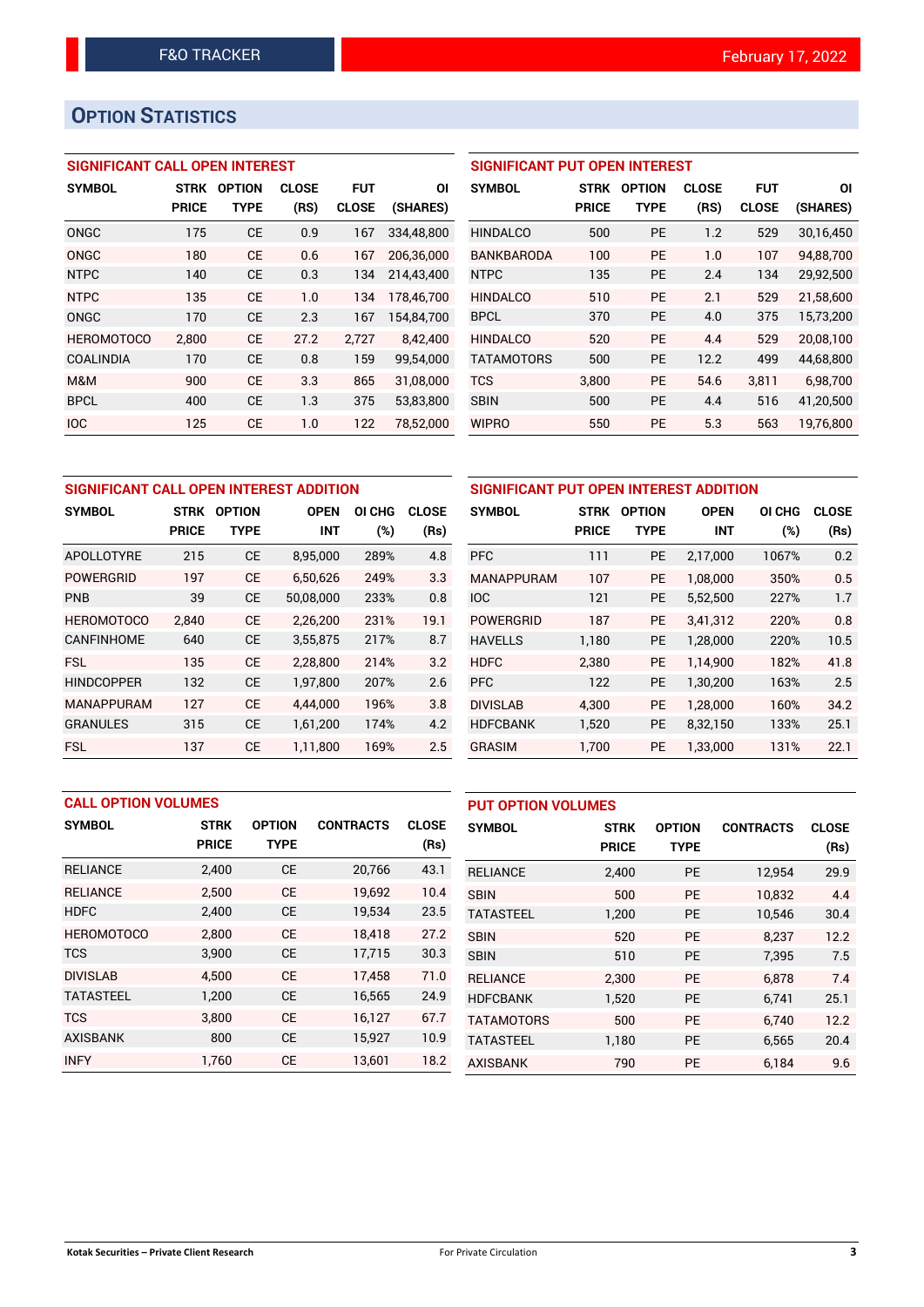## **RATING SCALE (PRIVATE CLIENT GROUP)**

- **BUY**  Stock/Index looks strong from the expiry/near term perspective and is expected to gain on the basis of technical and/or derivative parameters. Time frame is minimum of current expiry and in certain cases extend to the next series depending on the stock behaviour. Strict stop loss needs to be adhered to for every buy/long recommendation given.
- **SELL** Stock/Index looks weak from the expiry/near term perspective and is expected to gain on the basis of technical and/or derivative parameters. Time frame is minimum of current expiry and in certain cases extend to the next series depending on the stock behaviour. Strict stop loss needs to be adhered to for every sell/short recommendation given.

#### **FUNDAMENTAL RESEARCH TEAM (PRIVATE CLIENT GROUP)**

**Shrikant Chouhan Arun Agarwal Amit Agarwal, CFA Hemali Dhame** shrikant.chouhan@kotak.com arun.agarwal@kotak.com agarwal.amit@kotak.com Hemali.Dhame@kotak.com +91 22 6218 5408 +91 22 6218 6443 +91 22 6218 6439 +91 22 6218 6433

jatin.damania@kotak.com +91 22 6218 6440 +91 22 6218 6432 +91 80801 97299 +91 22 6218 6427

**Sumit Pokharna** Pankaj Kumar<br>Oil and Gas, Information Tech Construction, C sumit.pokharna@kotak.com pankajr.kumar@kotak.com +91 22 6218 6438 +91 22 6218 6434

**Jatin Damania Purvi Shah Rini Mehta K. Kathirvelu**

Construction, Capital Goods & Midcaps

Transportation, Paints, FMCG

Metals & Mining, Midcap Pharmaceuticals Pharmaceuticals Research Associate Support Executive<br>
iatin.damania@kotak.com purvi.shah@kotak.com rini.mehta@kotak.com k.kathirvelu@kotak.com

## **TECHNICAL RESEARCH TEAM (PRIVATE CLIENT GROUP)**

**Shrikant Chouhan Amol Athawale Sayed Haider** [shrikant.chouhan@kotak.com](mailto:shrikant.chouhan@kotak.com) [amol.athawale@kotak.com](mailto:amol.athawale@kotak.com) Research Associate +91 22 6218 5408 +91 20 6620 3350 [sayed.haider@kotak.com](mailto:sayed.haider@kotak.com)

+91 22 62185498

#### **DERIVATIVES RESEARCH TEAM (PRIVATE CLIENT GROUP)**

+91 79 6607 2231 +91 22 6218 5497 +91 33 6615 6273

**Sahaj Agrawal Prashanth Lalu Prasenjit Biswas, CMT, CFTe** [prasenjit.biswas@kotak.com](mailto:prasenjit.biswas@kotak.com)